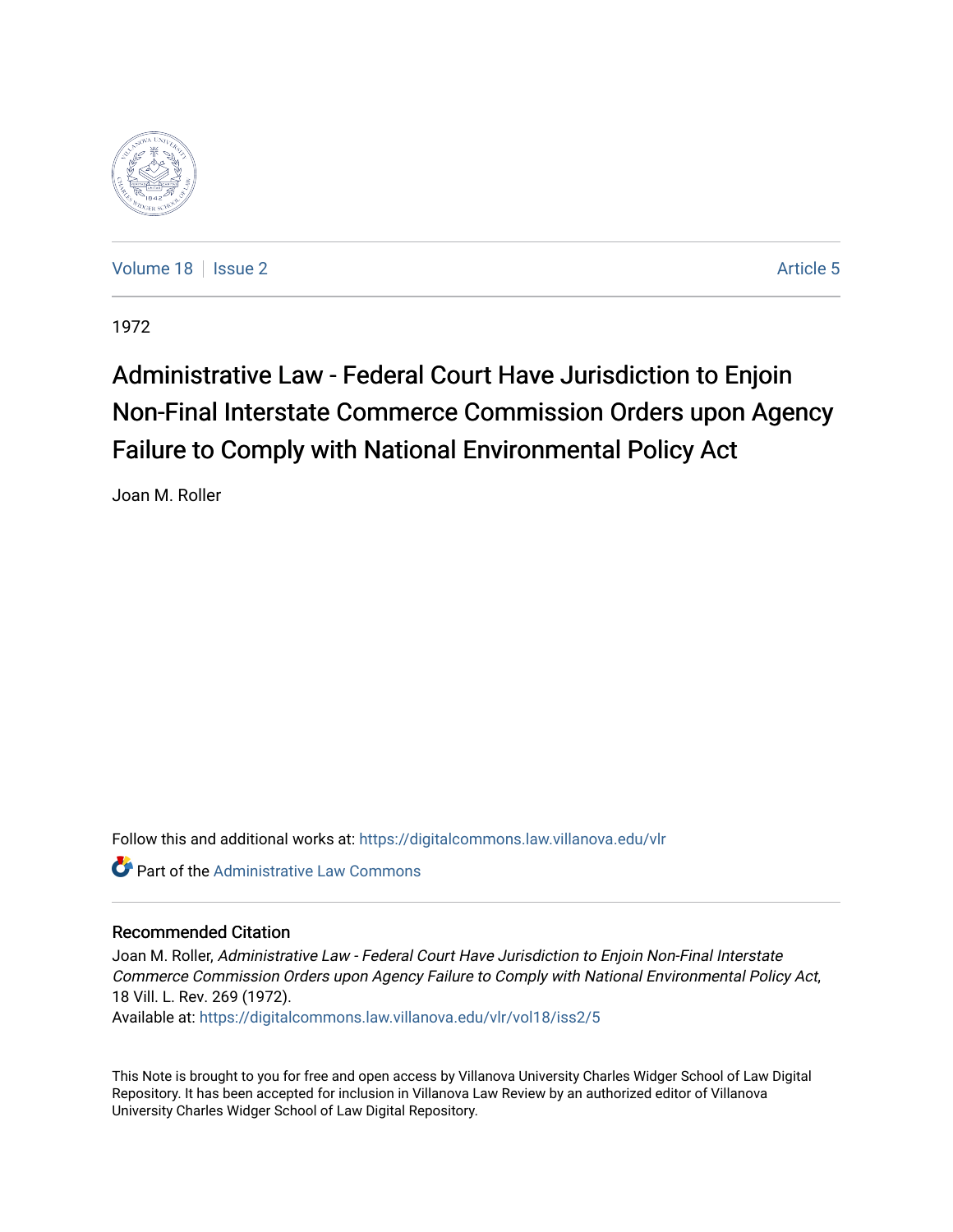DECEMBER 1972]

## **RECENT DEVELOPMENTS**

ADMINISTRATIVE LAW **-** FEDERAL COURTS **HAVE** JURISDICTION TO ENJOIN NON-FINAL INTERSTATE COMMERCE COMMISSION ORDERS UPON AGENCY FAILURE TO COMPLY WITH NATIONAL ENVIRON-MENTAL POLICY ACT.

### *SCRAP v. United States* (D.D.C. 1972)

Plaintiff, an unincorporated student environmental association, filed suit in the United States District Court for the District of Columbia for temporary and final relief from orders of the Interstate Commerce Commission (ICC) issued in February' and April2 1972. The orders allowed a 2.5 per cent interim surcharge on railroad freight rates to take effect without suspension, subject to specific conditions.<sup>3</sup> Alleging that the increase would raise the cost of recyclable goods vis-à-vis primary goods, SCRAP argued that the orders constituted major federal action "significantly affecting the quality of the human environment"4 and could not be issued without the preparation of a detailed environmental impact statement under section 4332(c) of the National Environmental Policy Act (NEPA).<sup>5</sup>

On plaintiff's motion for a preliminary injunction, $6$  defendant moved for dismissal, challenging the plaintiff's standing to sue, the jurisdiction of the court, $<sup>7</sup>$  and the applicability of NEPA. The Court found for the plain-</sup> tiff on all three issues, *holding* that federal courts have jurisdiction to enjoin federal actions which violate the mandated statutory procedures of the National Environmental Policy Act, even if the authority to review is otherwise lacking. The court preliminarily enjoined the implementation of the April order<sup>8</sup> as far as it affected the shipping of recyclable ma-

3. In the February order, the Commission conditioned its approval on three modifications of the proposed rate, including the addition of an expiration date of<br>not later than June 5, 1972. On February 28, 1972, the railroads offered to file selected increases of 4.1 per cent to go into effect on April 1. The Commission suspended these rates for seven months and permitted an extension of the surcharge then in effect. SCRAP v. United States, 346 F. Supp. 189, 193 (D.D.C. 1972). 4. 42 U.S.C. § 4332(c) (1970).

*5. Id.* §§ 4321 *et seq.*

6. The Environmental Defense Fund, the National Parks and Conservation<br>Association, and the Izaak Walton League of America intervened as plaintiffs, and<br>a number of railroads intervened as defendants. The Council on Enviro

7. **Al!** applications for injunctions against the Commission must be heard by a three-judge district court. 28 U.S.C. § 2325 (1970).

8. The February order had expired by its own terms, and the portion of the complaint concerning that order was dismissed as moot. The court retained juris- diction over the portion of the complaint dealing with the permanent increase, but decided that it was too early to review it. 346 F. Supp. at 192 n.3.

(269)

<sup>1. 340</sup> I.C.C. 358 (1972).<br>2. 340 I.C.C. (Apr. 24, 1972)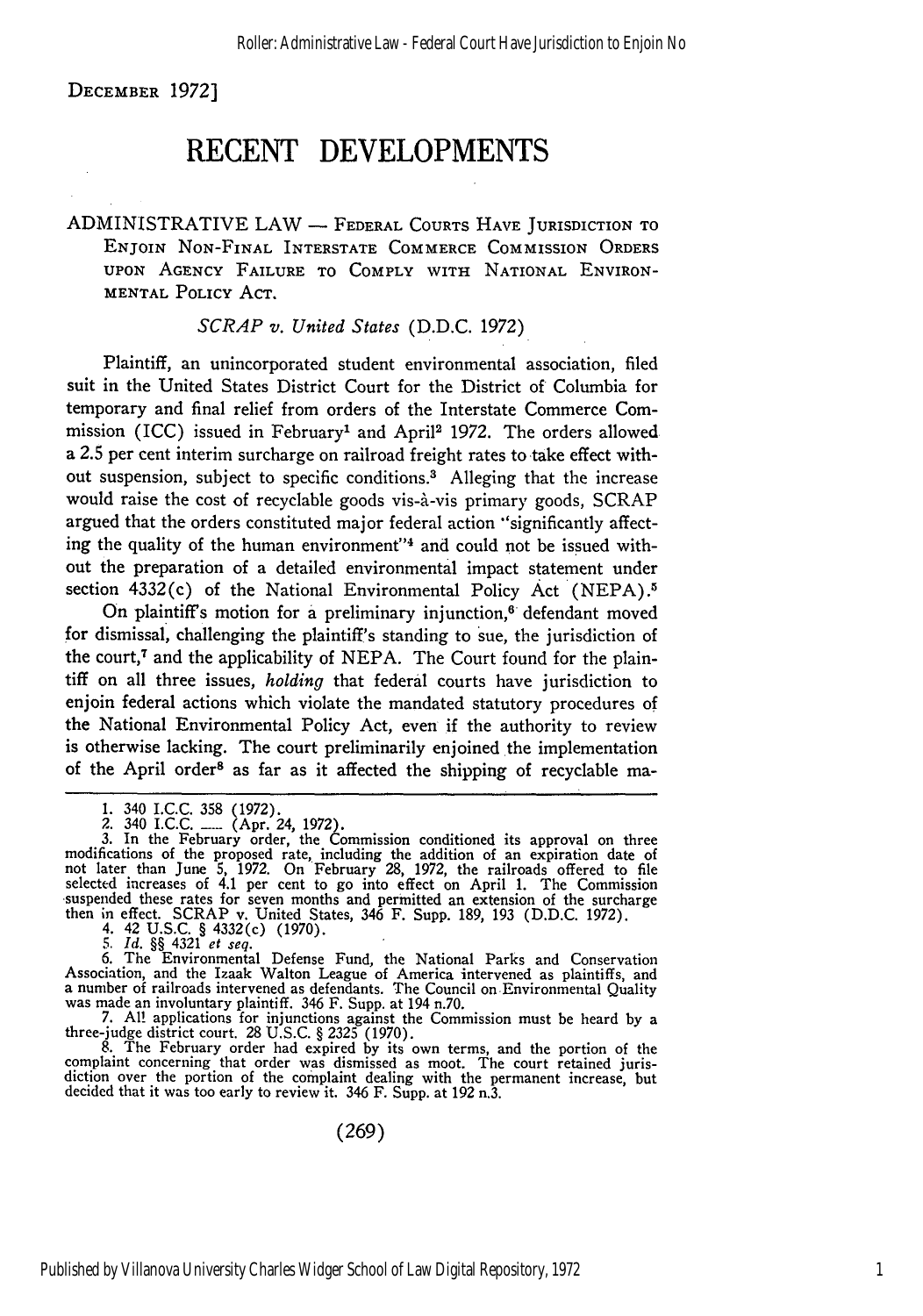### VILLANOVA LAW REVIEW

terials, and restrained the ICC from allowing the railroad to collect a surcharge on recyclables until an adequate environmental impact statement has been issued. *SCRAP v. United States,* 346 F. Supp. 189 (D.D.C. 1972).

The defendant immediately applied to the Chief Justice of the United States Supreme Court, in his capacity as Circuit Justice, for a stay of the injunction pending appeal. Chief Justice Burger held that, although he had serious doubts about the wisdom of the decision and its implications for the future, he did not regard the preliminary injunction as constituting such an abuse of judicial discretion to warrant his granting relief to the appellants.9

Notwithstanding the numerous cases that have reached the Supreme Court on the question of standing, the Court has not been able to satisfactorily resolve the issue in such a fashion as to facilitate a uniform application of standing principles in the lower courts. The problem is particularly complex when the standing is based upon an allegation of a noneconomic injury.10 In two cases decided on the same day, *Association of Data Processing Service Organizations, Inc. v. Camp*<sup>11</sup> and *Barlow v. Collins*,<sup>12</sup> the Court attempted to establish a clear test:

The first question is whether the plaintiff alleges that the challenged action has caused him injury in fact, economic or otherwise....

 $\ldots$  The second question is] whether the interest sought to be protected by the complainant is arguably within the zone of interest to be protected or regulated by the statute or constitutional guarantee in question.<sup>18</sup>

Subsequently, the Court was forced to clarify its position with respect to noneconomic injury. In *Sierra Club v. Morton,14* the Court dismissed a complaint brought **by** the Sierra Club against the Secretary of the Interior, and reaffirmed the requirements of personal injury **by** noting that "mere interest" in a problem is not sufficient, **by** itself, to render an organization aggrieved.<sup>15</sup>

 $2.12 - 1.12$ 

270

14. 405 U.S. 727 (1972). Before this decision, a number of federal courts had granted standing to sue to environmental groups merely on the basis of their interest in the problem. Environmental Defense Fund v. Hardin, 428 F.2d 1093, 1097<br>(D.C. Cir. 1970) ; Citizens Comm. for the Hudson Valley v. Volpe, 425 F.2d 97, 105<br>(2d Cir.), cert. denied, 400 U.S. 949 (1970).

15. 405 **U.S.** at 739-40. In conformity to this decision, the plaintiff in the instant case referred to itself as an environmental organization trying to improve the environment for the benefit of its members. **346** F. Supp. at 191.

<sup>9.</sup> Aberdeen & Rockfish R.R. v. SCRAP, 93 **S.** Ct. 1 (Burger, Circuit Justice, 1972).

<sup>10.</sup> See Abington School Dist. v. Schempp, 374 U.S. 203, 224 (1963) (standing<br>granted to school children and parents directly affected by regulations requiring<br>Bible reading in the schools); Scenic Hudson Preservation Confe F.2d 608, 616 (2d Cir. 1965) (standing granted to redress an environmental injury).

<sup>11. 397</sup> U.S. 150 (1970).

<sup>12. 397</sup> U.S. 159 (1970).

<sup>13.</sup> Association of Data Processing Serv. Organizations, Inc. v. Camp, 397 **U.S.** 150, 152-53 (1970).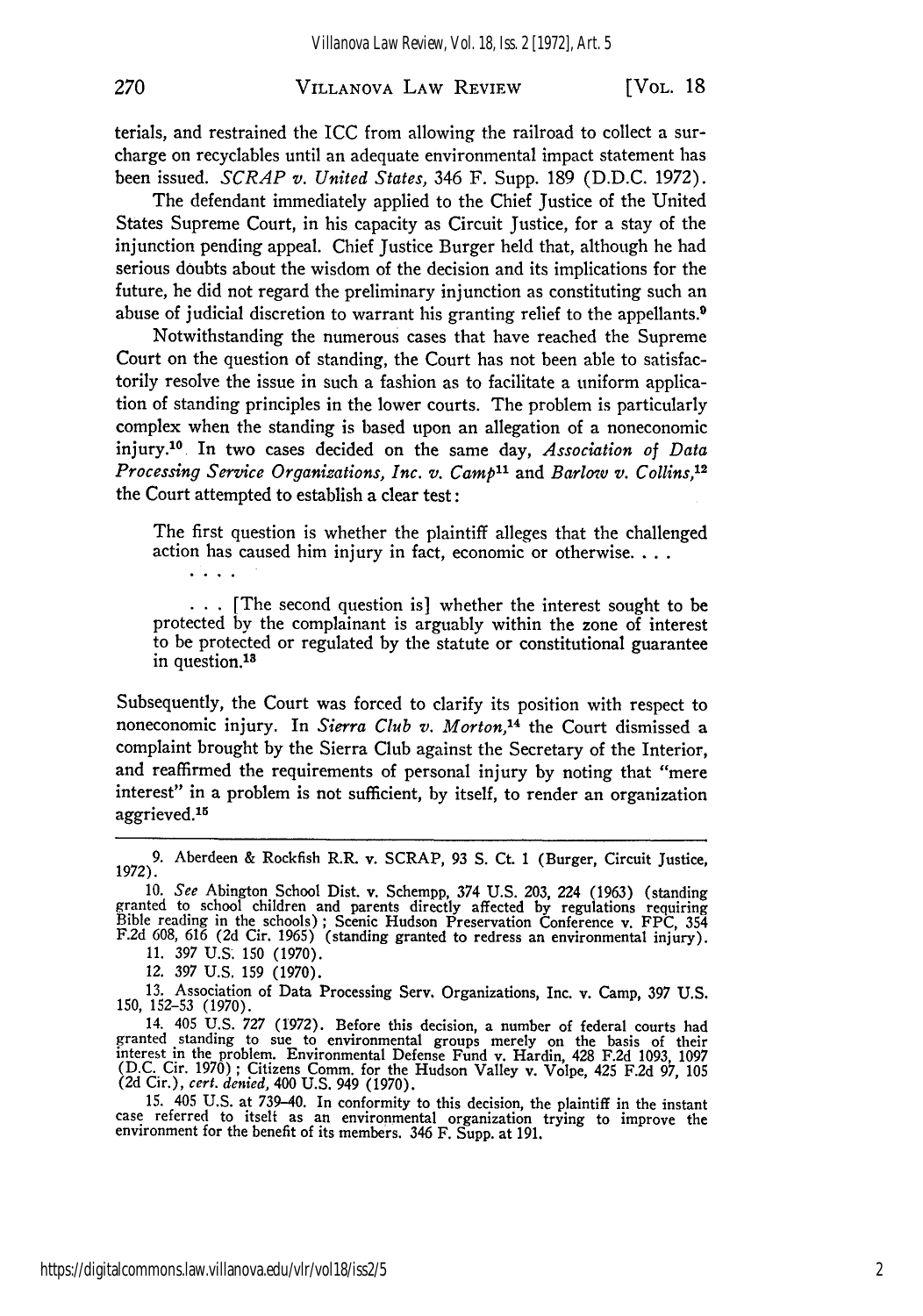#### **RECENT DEVELOPMENTS DECEMBER 1972]**

Questions concerning jurisdiction to review decisions of regulatory agencies have also long troubled the federal courts. The problem is especially complex when an issue subject to the authority of ICC arises because carriers have been permitted broad discretion to fix their own rates.16 The courts' willingness to take jurisdiction in controversies involving the ICC, common carriers, and members of the public has varied as the Interstate Commerce Act has been rewritten.<sup>17</sup>

Prior to 1910, the ICC lacked the power to suspend rates, and the lower courts differed as to whether they had the power to grant injunctions against the rate changes.<sup>18</sup> In 1910, Congress revised the Interstate Commerce Act to give the ICC the power to suspend rates proposed by the carriers, to investigate the lawfulness of the rates, and to make appropriate orders concerning future rates.<sup>19</sup> The Act further provided a mechanism by which members of the public could obtain a final agency review of rate changes.20

Since the **1910** revision of the Act, most courts have indicated that they had no power to review ICC action when the ICC has refused to suspend new rates.<sup>21</sup> In *Arrow Transportation Co. v. Southern Railroad*,<sup>22</sup> the Supreme Court declared that the power to suspend rates was solely within the discretion of the ICC and that the courts could not grant injunctions when the ICC failed to suspend carrier-made rates or when the suspension period had expired.

The questions of standing to bring suit and of jurisdiction to review agency decisions were further complicated in **1969** when Congress passed the National Environmental Policy Act<sup>23</sup> which required federal agencies

**17.** For a general history of the development of the Interstate Commerce Act, *see* the discussion in Arrow Transp. Co. v. Southern R.R., 372 **U.S. 658, 662-69**

(1963).<br>18. *Compare* Northern Pac. Ry. v. Pacific Lumber Mirs. Ass'n, 165 F. 1 (9th **18.** *Compare* Northern Pac. Ry. v. Pacific Lumber Mfrs. Ass'n **165 F.** 1 (9th Cir. **1908)** (injunction issued against new rates filed **by** the railroads), *with* Atlantic Coast Line R.R. v. Macon Grocery Co., **166** F. **206** (5th Cir. **1909),** *aff'd on other grounds,* **215 U.S. 501 (1910)** (suit seeking such an injunction dismissed).

**19.** 49 **U.S.C.** § **15(7) (1970).** Rates may be suspended for seven months. If the seven-month period has expired before the ICC investigation is concluded, the rates go into effect subject to an eventual refund, if they are found to **be** excessive.

20. *Id.* § 13(1). Anyone who is dissatisfied with any carrier action may file a complaint with the ICC. The complaint is forwarded to the carrier in question to see if he can rectify the situation and obviate the need for

*21. See* ICC v. Inland Waterways Corp., **319 U.S. 671, 691** (1943) ; Algoma Coal & Coke Co. v. United States, **11** F. Supp. **487,** 494 **(E.D.** Va. **1935).** In *Algoma,* the plaintiff was advised **by** the court to file a complaint with the ICC under section **13** of the Interstate Commerce Act.

22. **372 U.S. 658 (1963).** Cases prior to *Arrow* had reached the same result. However, since the *Arrow* Court analyzed the question so thoroughly, its decision is most frequently cited for this point. For later cases reaffirming the *Arrow* decision, see National Indus. Traffic League v. United States, 287 F. Supp. 129 (D.D.C. 1968), aff'd 393 U.S. 535 (1969); Movers & Warehousemen's Ass'n v. United States, 227 F. Supp. 249, 251 (D.D.C. 1964).

23. 42 U.S.C. §§ 4321 *et seq.* (1970). Section 4332 provides:<br>The Congress authorizes and directs that, to the fullest extent possible: (1) the policies, regulations, and public laws of the United States shall be interpre

**<sup>16.</sup>** This discretion is granted pursuant to statutory authority. *See* 49 **U.S.C.** § **6(3) (1970).**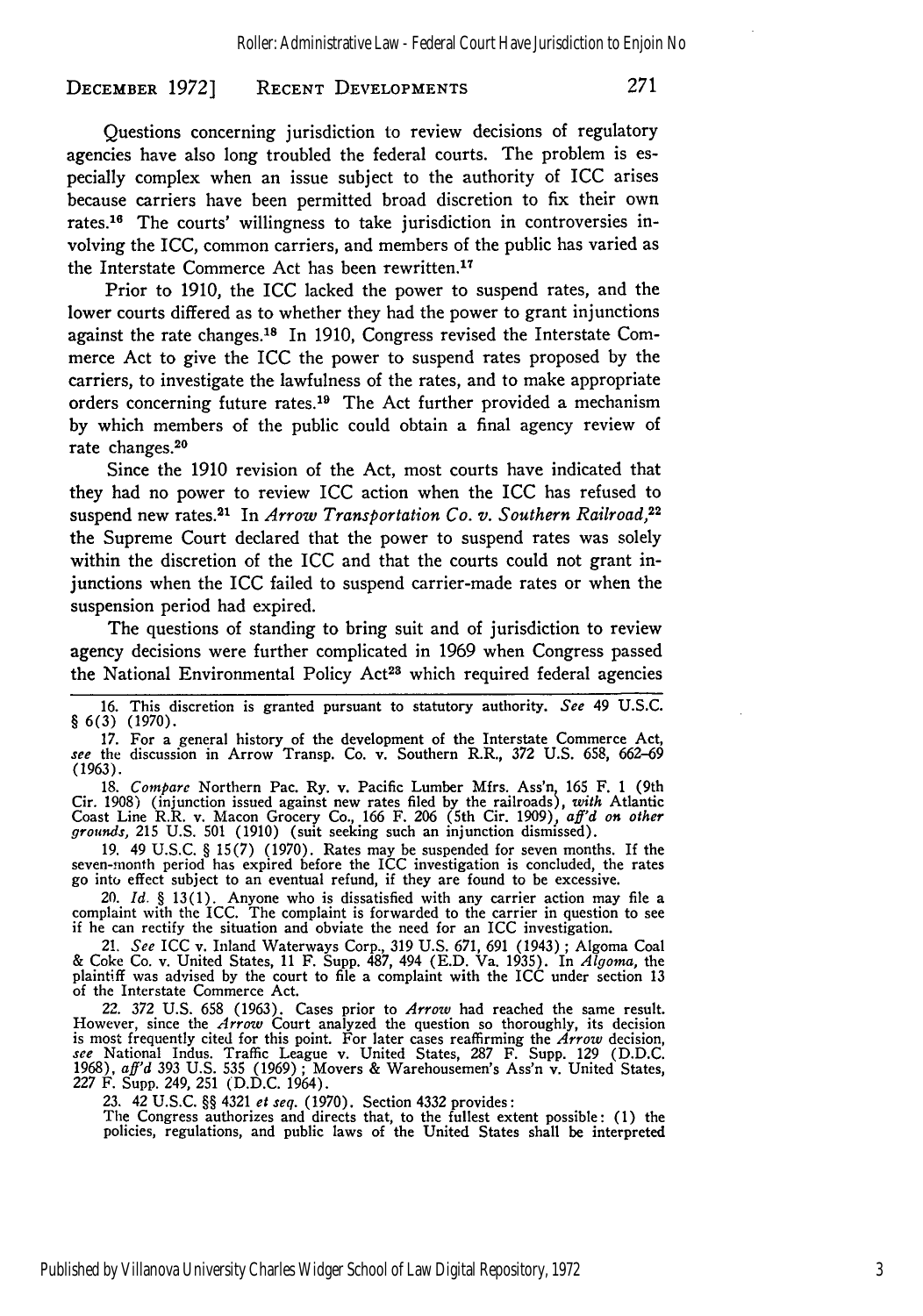### VILLANOVA LAW REVIEW

to prepare a detailed environmental impact statement to be considered in connection with any proposed major federal action that might adversely affect the environment.<sup>24</sup> Members of the public, disturbed by federal projects that polluted the air, spoiled scenic sights, or encroached upon recreational lands, began seeking injunctions against agencies for failure to prepare an impact statement pursuant to NEPA.<sup>25</sup>

Generally, the federal courts have been willing to assume jurisdiction in environmental cases.<sup>26</sup> However, in a recent case.<sup>27</sup> the Second Circuit dismissed the plaintiff's complaint and ruled that a decision by the ICC's appellate board to allow rate increases to take effect without suspension did not require the preparation of an environmental impact statement.<sup>28</sup>

In the instant case, the court easily resolved the question of standing, reasoning that SCRAP had demonstrated the requisite personal injury by alleging that its members utilized the natural resources in the Washington area and that these resources would be rapidly exhausted if recyclable materials became too expensive for general use.29 The court distinguished the instant case from Sierra by stating that the Sierra Club had been denied standing because it had not alleged the use of the lands

and administered in accordance with the policies set forth in this chapter, and (2) all agencies of the Federal Government shall-

 $(C)$  include in every recommendation or report on proposals for legislation and other major Federal actions significantly affecting the quality of the human environment, a detailed statement by the responsible official on human environment, a detailed statement by the responsible official on-<br>
(i) the environmental impact of the proposed action,<br>
(ii) any adverse environmental effects which cannot be avoided

should the proposal be implemented, (iii) alternatives to the proposed action,

(iii) alternatives to the proposed action,<br>(iii) alternatives to the proposed action,<br>(iv) the relationship between local short-term uses of man's environment and the maintenance and enhancement of long-term productivity, and,

 $(v)$  any irreversible and irretrievable commitments of resources which would be involved in the proposed action should it be implemented.<br>Copies of such statement and the comments and views of the appropriate environmental standards, shall be made available . . . to the public . . . and shall accompany the proposal through the existing agency review processes. 24. For a general discussion of the provisions of NEPA, see Peterson, *An*

*Analysis of Title I of NEPA,* **1** ENVIR. L. **REP.** 50035 (1971) ; Note, *The National Environmental Policy Act: A Sheep in Wolf's Clothing,* 37 BROOKLYN L. Rsv. 139 (1970).

25. See Committee for Nuclear Responsibility, Inc. v. Seaborg, No. 71-1732 (D.C.<br>Cir., Oct. 5, 1971); City of New York v. United States, 337 F. Supp. 150 (E.D.N.Y.<br>1972). In the Seaborg case, summary judgment against the p **by** the court and remanded for consideration of plaintiff's requested injunction against a proposed nuclear test. In *City of New York,* the ICC was ordered to issue an impact statement on the environmental effects of the abandonment of a small railroad line.

26. Committee for Nuclear Responsibility, Inc. v. Seaborg, No. 71-1732 (D.C. Cir., Oct. **5, 1971);** City of New York v. United States, *337* F. Supp. **150** (E.D.N.Y. 1972).

27. Port of N.Y. Authority v. United States, 451 F.2d 783 (2d Cir. 1971). This case dealt with tariffs published by the Penn Central Railroad for charges for lighter-age service at the New York harbor. The plaintiff charge would divert river traffic to the highways and increase the city's air pollution.

28. *Id.* at 788.

29. 346 F. Supp. at **195.**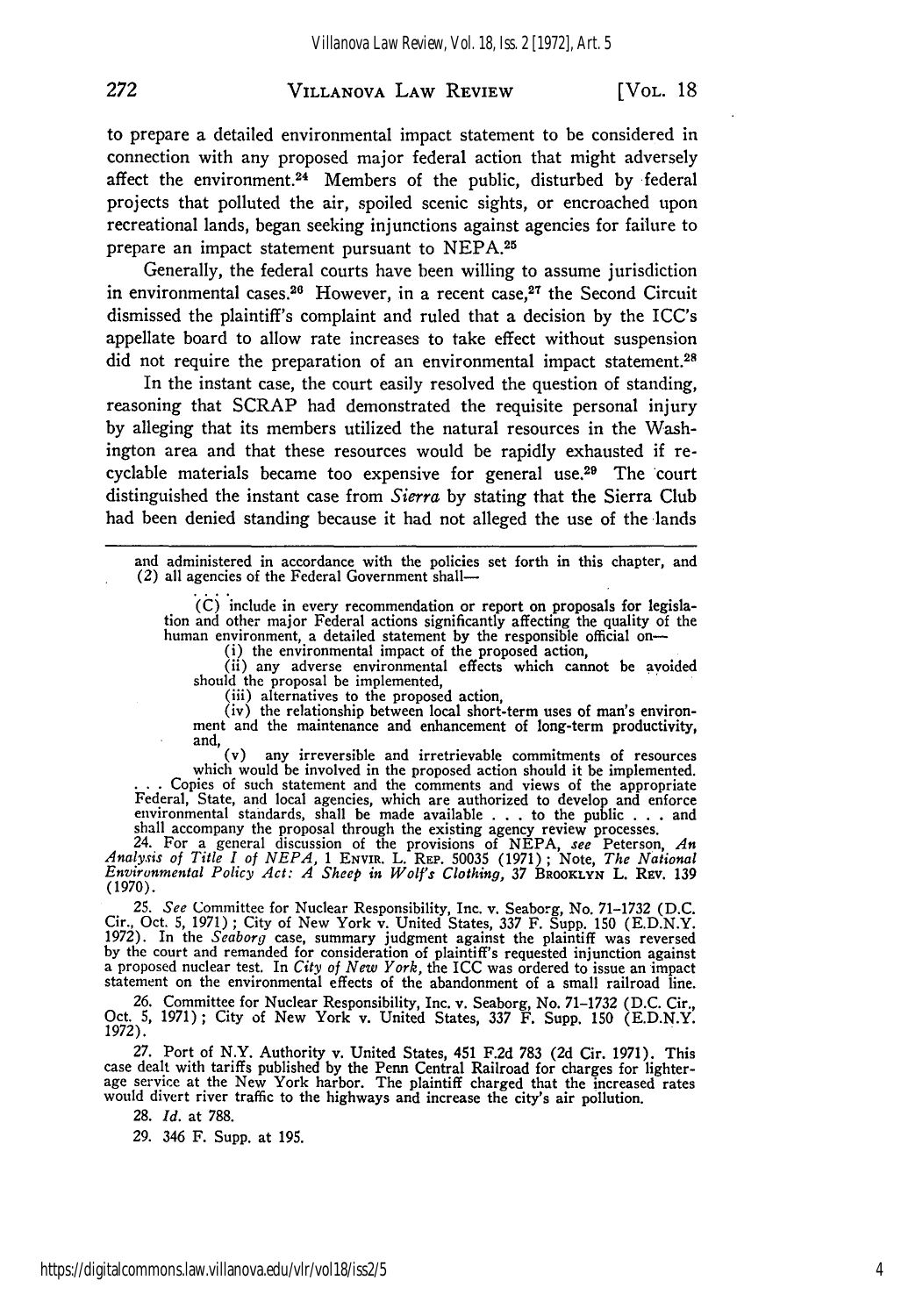273 DECEMBER **1972] RECENT DEVELOPMENTS**

in question,<sup>30</sup> whereas the plaintiff in the instant case had made such an allegation.<sup>31</sup>

However, the court could not easily dispose of the defendant's jurisdictional challenge which was based upon the *Arrow* doctrine, which had denied federal courts jurisdiction to try disputes arising from suspension proceedings of the ICC.<sup>32</sup> The *Arrow* case, not previously questioned by any federal court, had declared that it was the primary responsibility of the ICC to determine the reasonableness of new rates and the time at which they should take effect.<sup>33</sup>

In order to assert jurisdiction in the instant case, it was necessary to distinguish the *Arrow* case and to demonstrate that it was not controlling. The court did so by declaring that the *Arrow* doctrine was applicable to cases in which the ICC had merely refused to suspend rates proposed by a carrier, and in which the plaintiff sought to challenge the exercise of discretion on the merits. $34$  Since the plaintiff was not questioning the wisdom of the ICC's decision but rather its adherence to a statutory mandate, the *Arrow* doctrine did not preclude taking jurisdiction. The court reasoned that when the ICC itself has failed to observe a statutory procedural requirement, an aggrieved party could turn to the courts for relief.35 To buttress its position, the court rejected defendant's contention that SCRAP should have first sought a final agency order under section 13 of the Interstate Commerce Act.<sup>36</sup> The court declared that section 13 relief as interpreted by the court in *Alabama Power Co. v. United States*<sup>37</sup> is only available to a shipper who is seeking reparations and is of no benefit to a plaintiff challenging agency procedures; hence, plaintiff had exhausted his administrative remedies. <sup>38</sup>

Having thus distinguished *Arrow* from the instant case, the court based its jurisdiction upon NEPA, calling it a powerful statute which conferred authority on the courts to review agency procedures even if such authority had previously been lacking. $39$  In support of this position, the court cited two cases in which federal courts have utilized NEPA to review agency actions: *Committee for Nuclear Responsibility, Inc. v. Seaborg,40* in which a federal court issued an injunction against a proposed nuclear test because of the Atomic Energy Commission's failure to issue an adequate environmental impact statement; and *City of New York v.*

36. 49 U.S.C. § 13(1) (1970). The language of this section seems to indicate that only complaints against common carriers are to be entertained by the ICC. However, the defendant urged that the section could also be utilized to handle

complaints alleging agency failure to follow mandatory procedures. 37. 316 F. Supp. **337** (D.D.C. 1969), *aff'd sub nom.* Atlantic City Elec. Co. v. United States, 400 U.S. **73** (1970). 38. 346 F. Supp. at 198.

39. *Id.* at 197.

40. No. 71-1732 (D.C. Cir. 1971).

**<sup>30.</sup>** See Sierra Club v. Morton, 405 U.S. 727, 731 (1972).

<sup>31. 346</sup> F. Supp. at 195. 32. 372 U.S. at 667.

**<sup>33.</sup>** *Id.* at 668.

<sup>34. 346</sup> F. Supp. at 198.

<sup>35.</sup> *Id.*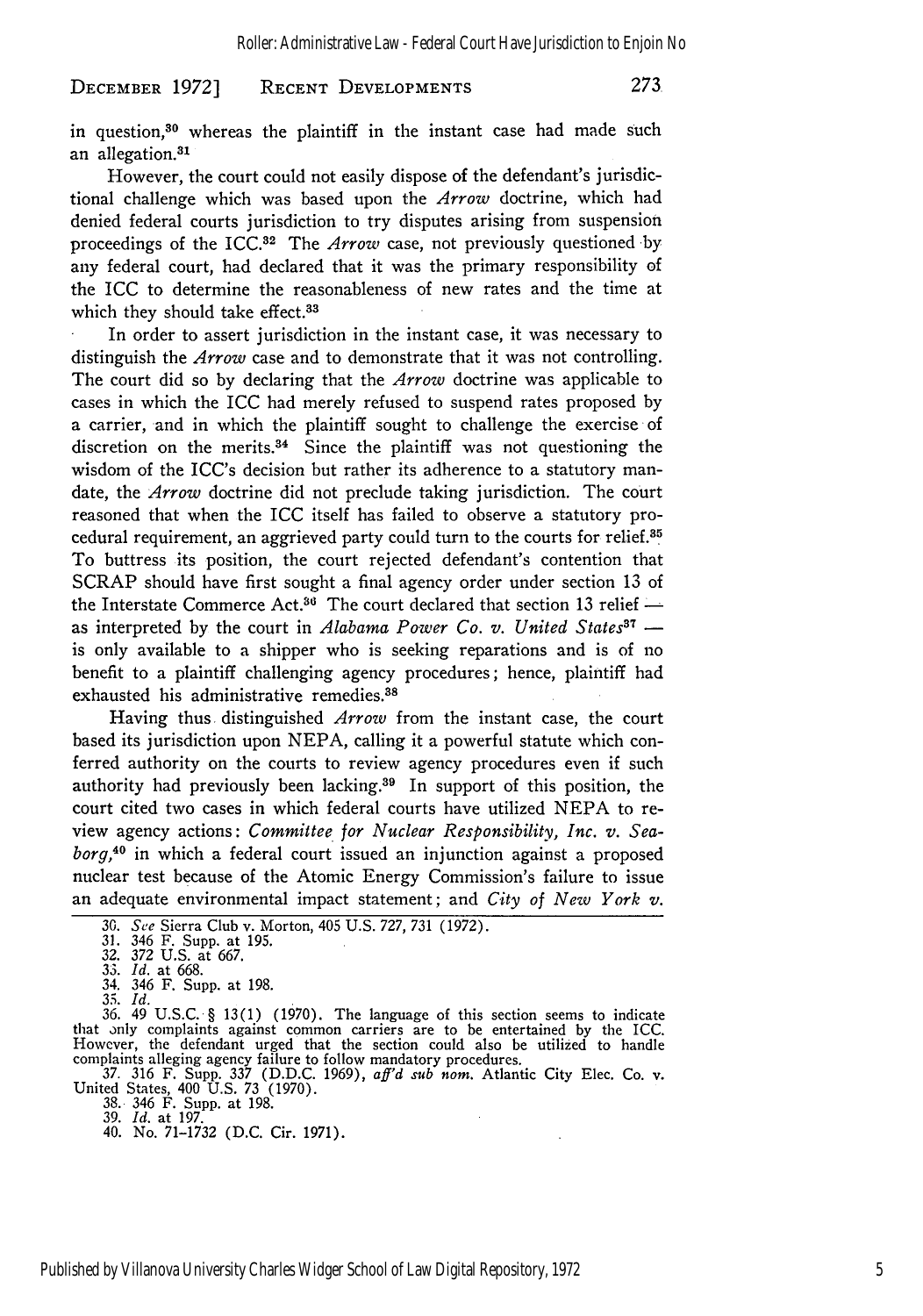### VILLANOVA LAW REVIEW

274

*United States,<sup>41</sup>*in which the ICC was ordered to issue an environmental impact statement on the effects of a proposed abandonment of a few miles of track **by** a railroad.

In deciding the instant case on the merits, the court concluded that a decision which "affects virtually every piece of freight moved **by** rail in the country"<sup>42</sup> was a major federal action which could not be undertaken until the ICC had prepared and considered a detailed study respecting the possible adverse effects upon the environment and the feasible alternatives to the requested rate increases. The court noted that the ICC's February order had merely stated that its decision would not adversely affect the environment, and that the Commission, under pressure from SCRAP, had subsequently prepared a statement concluding that it was then impossible to determine if the rate increases would affect the environment.<sup>43</sup> The court concluded that these indecisive statements did not fulfill the statutory mandate.

In issuing a preliminary injunction,<sup>44</sup> the court emphasized that SCRAP had demonstrated that the environment would be irreparably harmed **by** the extraction of raw materials from the ground if an injunction were not granted, and that the defendant had not shown that the railroads would be irreparably harmed if the injunction were issued.<sup>45</sup>

It should be noted that, in making its decision, the court discussed whether the somewhat detailed ICC order issued in February had merely refused to suspend rates proposed **by** the carriers or had actually prescribed new rates.<sup>46</sup> As a result of ample precedent, the court was not free to find that the order was a prescription of rates.<sup>47</sup> However, a finding that the rates were merely carrier-made should have prevented assumption of jurisdiction, a result required by the *Arrow* doctrine and by other federal cases in which courts, dealing with similar fact situations, had refused to grant injunctions against carrier-made rates.<sup>48</sup> The court avoided the dilemma by holding that NEPA alone provided a sufficient basis for its jurisdiction.49

45. 346 F. Supp. at 201.<br>
46. Id. at 196-97.<br>
47. See, e.g., ICC v. Inland Waterways Corp., 319 U.S. 671, 686-87 (1943), in<br>
which it was held that it was not a prescription of new rates for the ICC to find a<br>
new schedul creating maximum new rates was a prescription of new rates. 48. *See, e.g.,* Algoma Coal & Coke Co. v. United States, 11 F. Supp. 487, 493

(E.D. Va. 1935). The railroads' petition for large increases was denied after an extensive hearing but the railroads were given permission to file moderate increases with the understanding that those rates would not be suspended. 49. 346 F. Supp. at 197.

<sup>41. 337</sup> F. Supp. **150, 160** (E.D.N.Y. 1972).

*<sup>42. 346</sup>* F. Supp. at 200.

<sup>43.</sup> *Id.* at 200.

<sup>44.</sup> The defendant could have had the injunction dissolved by issuing a detailed environmental statement discussing the implications of the surcharge on the use of recyclables. The court was not ruling on the wisdom of the statement; once a proper statement was issued, the rates could not be suspended the decision to implement them was totally arbitrary. *See* Calvert Cliffs Coordinating Comm. v. Atomic Energy Comm'n, 449 F.2d 1109, 1115 (D.C. Cir. 1971).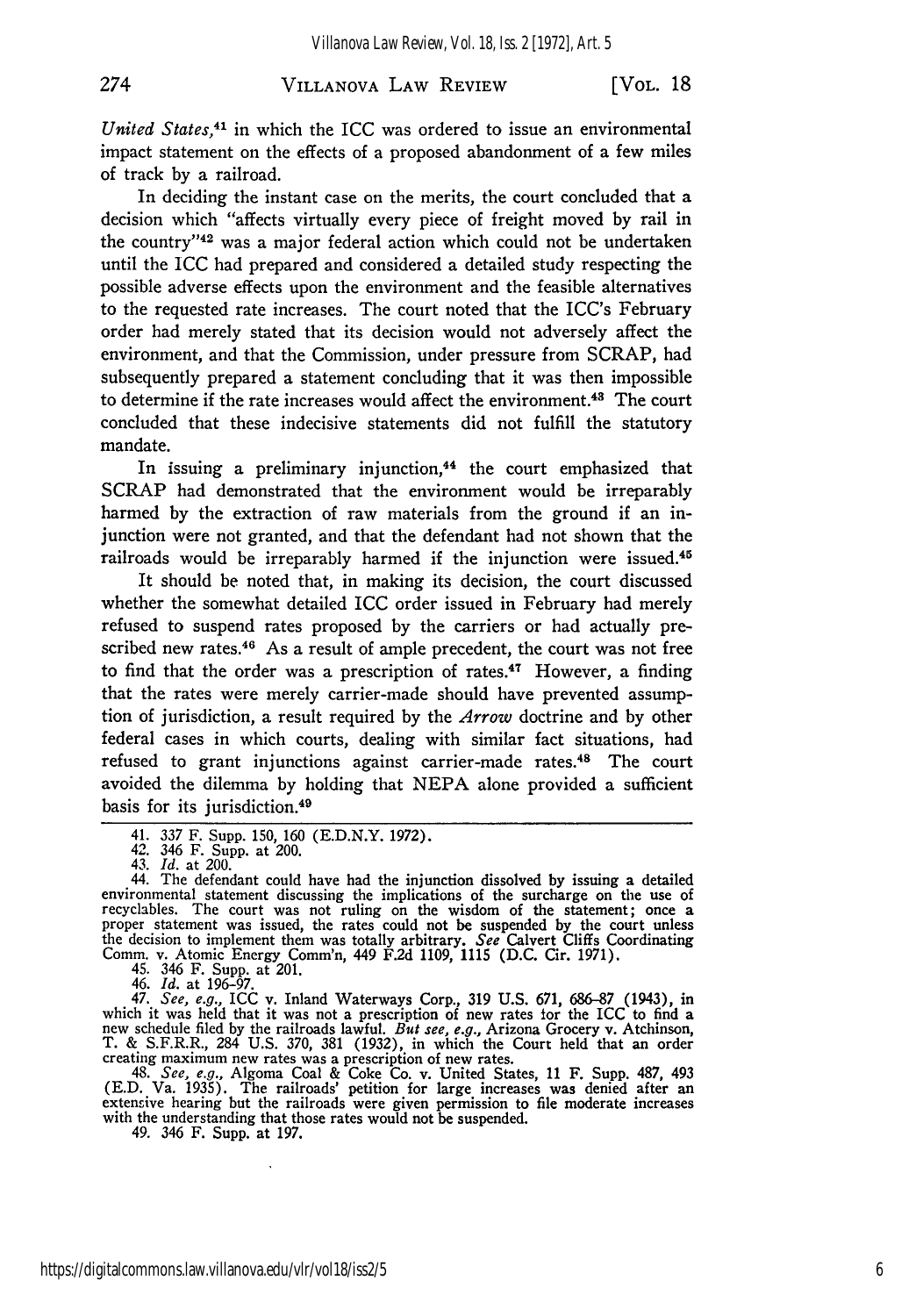#### **RECENT DEVELOPMENTS** DECEMBER **1972]**

However, this holding is weakened by the lack of convincing precedent for judicial review of the ICC's failure to follow a statutory procedural requirement.50 In two cases cited by the court, *Long Island Railroad v. United States,51* and *Naph-Sol Refining Co. v. United States,52* complaints against the ICC were dismissed, although the courts noted that they might have taken jurisdiction had the complaints indicated that the rate suspensions violated a statutory command. In a third case,<sup>58</sup> apparently misconstrued by the *SCRAP* court, a Wisconsin district court held that a complaint charging ICC failure to follow mandated procedure was not justiciable.54 Thus the *SCRAP* court's decision to take jurisdiction rested solely on its interpretation of NEPA, unbolstered by judicial precedents.

Moreover, the court cursorily treated certain policy considerations which should have been more thoroughly reviewed before concluding that environmental interests should take precedence. For example, the court declared that an injunction against certain railroad increases would not irreparably harm the railroads.<sup>55</sup> This conclusion, however, ignored the desperate revenue needs of the nation's railroads and the potential results of the injunction. If freight rates cannot be raised to match rising costs, it is probable that passenger rates would have to be increased. Such an increase could cause some commuters to abandon the railroads and to utilize automobiles instead, thereby causing an increase in air and noise pollution. Some of the railroads might even be forced into bankruptcy, which would require freight to be moved by trucks, augmenting another source of air and noise pollution. In a case strikingly similar to the instant case, Port of New York Authority v. United States,<sup>56</sup> these policy considerations were reviewed by the Second Circuit which refused to grant such an injunction. In light of the Second Circuit case, it is not apparent why the instant court deemed such considerations unworthy of closer analysis.

In essence, the validity of the court's decision rests upon its interpretation of the National Environmental Policy Act. It seems quite clear

50. *Id.* at 198.

<sup>51. 193</sup> F. Supp. 795 (E.D.N.Y. 1961). In Long Island R.R., the ICC allowed<br>a routing restriction in a tariff to become effective, but later, after considering a<br>petition, suspended the proposal. Id. at 800.<br>52. 269 F. Supp

increases, but later vacated the suspension. The plaintiff complained that the vacating order did not detail the reasons for the change. The court declared that the ICC was not required to give detailed reasons for the decision. *Id.* at 532.

<sup>53.</sup> Oscar Mayer & Co. v. United States, 268 F. Supp. 977 (W.D. Wis. 1967). The decision in *Oscar Mayer* adhered to the *Arrow* doctrine.

<sup>54.</sup> A number of cases prior to the *Arrow* decision had held that a court could take jurisdiction when the ICC had vacated a suspension order previously issued. The rationale for these cases was that a vacating order was in effect a final order, since there was no means by which a suspension order could be reinstated. See<br>Atlantic Coast Line R.R. v. United States, 173 F. Supp. 871, 873 (E.D.N.Y. 1958);<br>Amarillo-Borger Express v. United States, 138 F. Supp. 411, 42 been overruled, it is questionable whether they are still good law, in light of the *Arrow* decision. The court in *Naph-Sol* declined to follow this line of cases. 269 F. Supp. at 532. 55. 346 F. Supp. at 201-02. 56. 451 F.2d 783, 790 (2d Cir. 1971).